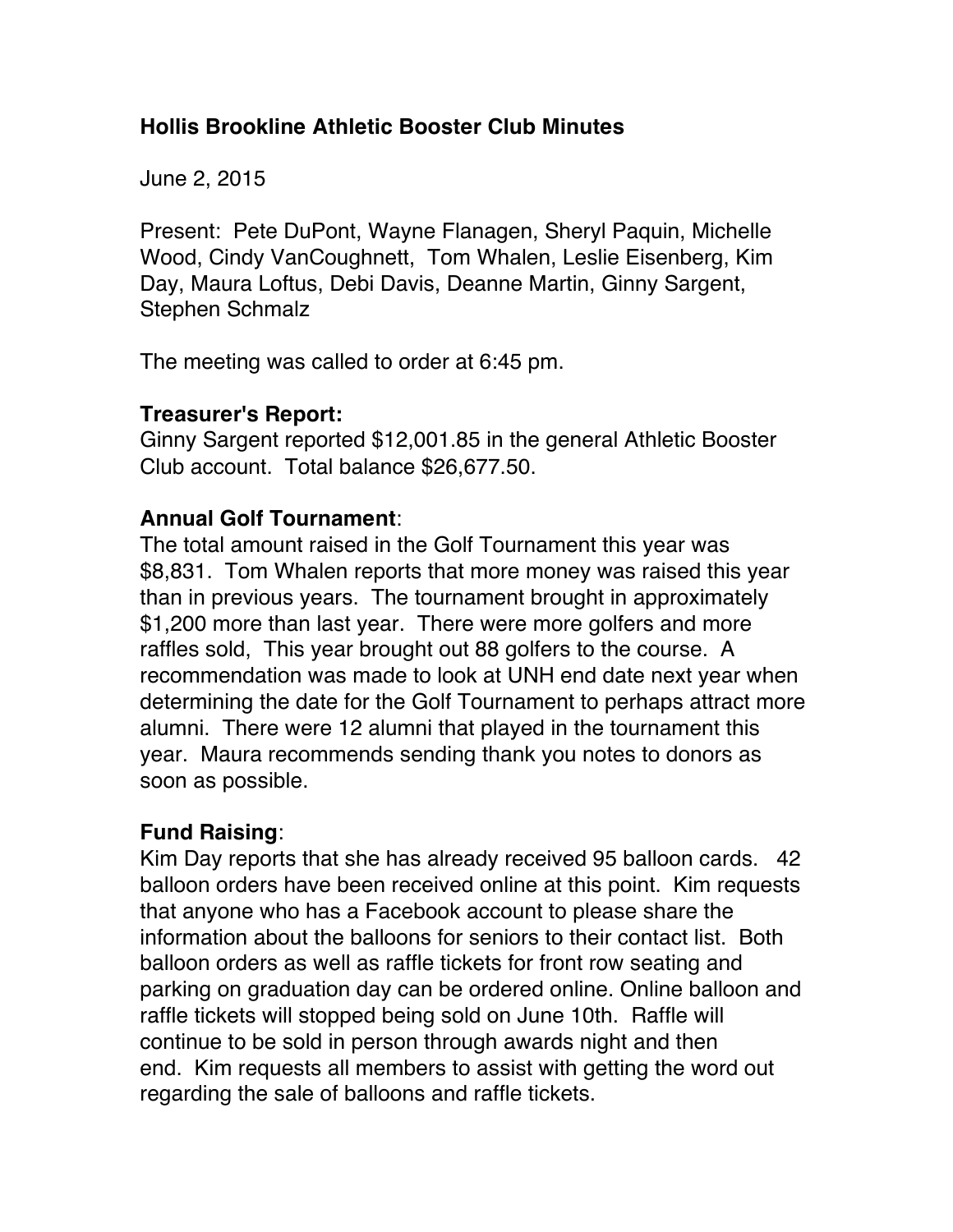## **Membership/Recruiting**:

Wayne Flanagen made a motion to approve Michelle Wood as Treasurer. Maura Loftus seconded the motion and all in attendance agreed to accept the motion.

Debi Davis made a motion to approve Deanne Martin as Secretary. Maura Loftus seconded the motion and all in attendance agreed to accept the motion.

The Athletic Booster Club is still in need of a Vice President and President for next year. All members are asked to keep considering possible candidates.

### **Spring Awards Night**:

Kim Day made a motion to have Spring Awards Night in the auditorium. Debi Davis seconded the motion. All in attendance agreed to accept the motion. The auditorium has a maximum capacity of 500 people. Recruits needed to usher parents in and encourage them to take a seat. Cindy VanCoughnett reports she may have some juniors available to help make up the programs. Tom Whalen agrees to M.C. Spring Awards Night. Ginny recommends that a special gift be given to Regina for her many years of service and extraordinary commitment to the Athletic Booster Club. All in attendance agree and plan to recognize all outgoing board members to thank them for their dedicated service. Wayne will do the slides how during the first 15 minutes of the program and the individual team slides during the time each team is called up.

Wayne Flanagen asked about the teams that are still playing for championships this spring. Members have previously voted to pay up to \$1000 for a team that wins the championship to purchase apparel of their choice.

Discussions ensued regarding clarifying the process by which Athletic Booster Club disperses funds. This process will continue to be reviewed with anticipation of a more defined procedure to be put into place.

Debi Davis made a motion to adjourn the meeting. Pete DuPont